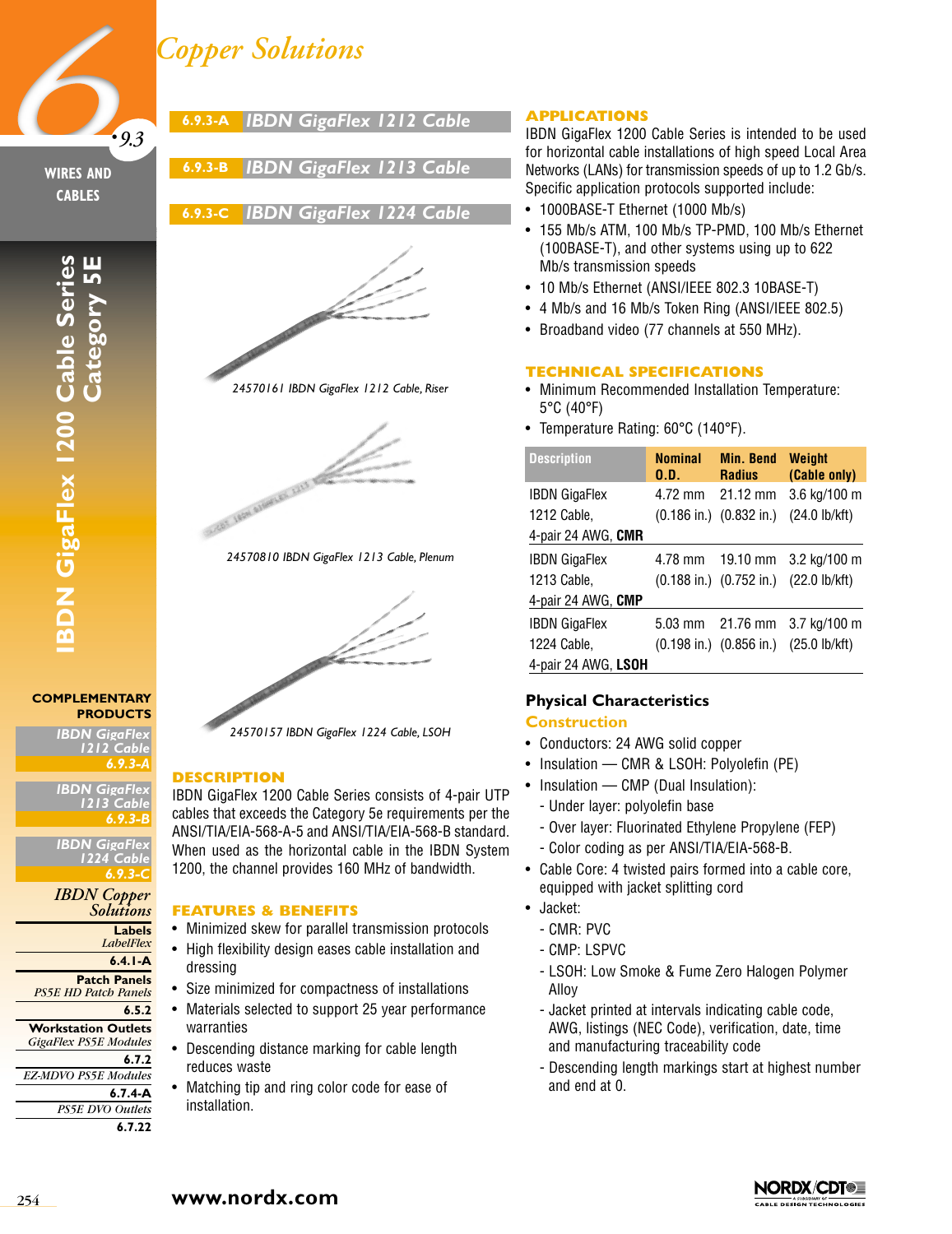# *Copper Solutions*

# **Transmission Characteristics**

- Values up to 200 MHz are minimum guaranteed values
- Values above 200 MHz are for information only
- DC Resistance @ 20°C, max.:  $9.38 \Omega/100$  m
- DC Resistance Unbalance, max.: 5%
- Mutual Capacitance, max.: 5.6 nF/100 m
- Capacitance Unbalance Pair to Ground, max.: 330 pF/100 m
- Input Impedance: 100  $\pm$  15  $\Omega$  from 1 MHz to 100 MHz; 100 ± 22 Ω from 101 MHz to 200 MHz
- Nominal Velocity of Propagation (NVP): Plenum: 72% @ 10 MHz ; - Non-Plenum: 68% @ 10 MHz
- Propagation Delay (Skew), max.: 25 ns/100 m.

| <b>FREQUENCY</b><br>(MHz) | <b>ATTENUATION</b><br>(dB/100m)<br>(max.) | <b>NEXT</b><br>(dB)<br>(min.) | <b>PSNEXT</b><br>(dB)<br>(min.) | <b>ACR</b><br>(dB)<br>(min.) | <b>PSACR</b><br>(dB)<br>(min.) | <b>ELFEXT</b><br>(dB)<br>(min.) | <b>PSELFEXT</b><br>(dB)<br>(min.) | <b>RETURN LOSS</b><br>(dB)<br>(min.) |
|---------------------------|-------------------------------------------|-------------------------------|---------------------------------|------------------------------|--------------------------------|---------------------------------|-----------------------------------|--------------------------------------|
| 0.772                     | 1.8                                       | 71.0                          | 69.0                            | 69.2                         | 67.2                           | 66.0                            | 63.0                              |                                      |
| 1.0                       | 2.0                                       | 69.3                          | 67.3                            | 67.3                         | 65.3                           | 63.8                            | 60.8                              | 20.0                                 |
| 4.0                       | 4.0                                       | 60.3                          | 58.3                            | 56.3                         | 54.3                           | 51.7                            | 48.7                              | 23.0                                 |
| 8.0                       | 5.7                                       | 55.8                          | 53.8                            | 50.1                         | 48.1                           | 45.7                            | 42.7                              | 24.5                                 |
| 10.0                      | 6.3                                       | 54.3                          | 52.3                            | 48.0                         | 46.0                           | 43.8                            | 40.8                              | 25.0                                 |
| 16.0                      | 8.1                                       | 51.3                          | 49.3                            | 43.2                         | 41.2                           | 39.7                            | 36.7                              | 25.0                                 |
| 20.0                      | 9.1                                       | 49.8                          | 47.8                            | 40.7                         | 38.7                           | 37.7                            | 34.7                              | 25.0                                 |
| 25.0                      | 10.2                                      | 48.3                          | 46.3                            | 38.1                         | 36.1                           | 35.8                            | 32.8                              | 24.3                                 |
| 31.25                     | 11.5                                      | 46.9                          | 44.9                            | 35.4                         | 33.4                           | 33.9                            | 30.9                              | 23.6                                 |
| 62.5                      | 16.7                                      | 42.4                          | 40.4                            | 25.7                         | 23.7                           | 27.8                            | 24.8                              | 21.5                                 |
| 100.0                     | 21.6                                      | 39.3                          | 37.3                            | 17.7                         | 15.7                           | 23.8                            | 20.8                              | 20.1                                 |
| 200.0                     | 31.9                                      | 34.8                          | 32.8                            | 2.9                          | 0.9                            | 17.7                            | 14.7                              | 18.0                                 |
| 250.0                     | 36.3                                      | 33.3                          | 31.3                            | $-2.9$                       | $-4.9$                         | 15.8                            | 12.8                              | 17.3                                 |
| 300.0                     | 40.3                                      | 32.2                          | 30.2                            | $-8.2$                       | $-10.2$                        | 14.2                            | 11.2                              | 16.8                                 |
| 350.0                     | 44.2                                      | 31.2                          | 29.2                            | $-13.0$                      | $-15.0$                        | 12.9                            | 9.9                               | 16.3                                 |

**•***9.3*

**WIRES AND CABLES**

#### **QUALIFICATIONS**

- Meets or exceeds the Category 5e requirements per ANSI/TIA/EIA-568-A.5 or ANSI/TIA/EIA-568-B
- Exceeds the Category 5 requirements per ANSI/TIA/EIA-568-A, CSA T529-95 and ISO/IEC 11801-1995
- Exceeds the Category 5 requirements per NEMA Standard WC 63.1-1996
- Exceeds the Category 5 requirements of ICEA S-90-661-1997
- Non-Plenum: ITS/ETL Certified as CMR, and listed as NEC Type CMR per UL Standard 444
- Plenum: ITS/ETL Certified as CMP, and listed as NEC Type CMP per UL Standard 444.
- LSOH : ISO/IEC 332-1, 754-2 and 1034-2.